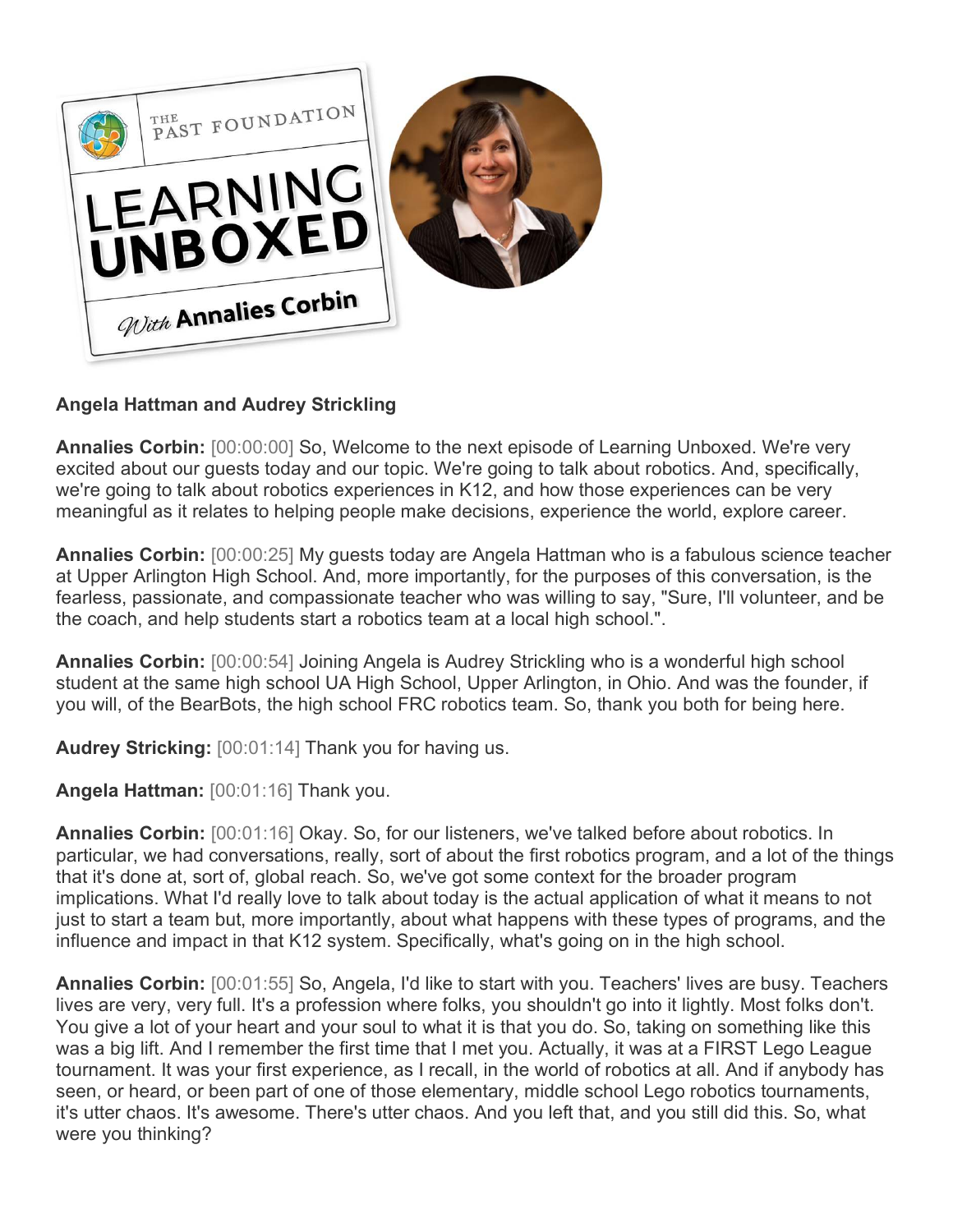**Angela Hattman:** [00:02:44] It was extremely exciting. And I think, for me, it was a professional growth phase that I was excited to experience. I have taught life sciences my entire career. And so, jumping into something that was just a different branch of science was exciting to me. And being surrounded by great students who were enthusiastic about the program made it even more welcoming.

**Annalies Corbin:** [00:03:09] So it was a big leap, but-

**Angela Hattman:** [00:03:10] It was.

**Annalies Corbin:** [00:03:12] ... willingly, clearly. So, Audrey, same question back to you. It's a big deal to start something new at a school. And interestingly enough, at UA, there had been queries off and on over the years around robotics. And there was a teacher that had done some classes in utilizing robotics in pieces, but that's different than taking on and starting an entire FRC team. So, for you, what was the motivation in this space?

**Audrey Stricking:** [00:03:42] Well, I had no idea how much work it would actually be, but my motivation was to create a robotics program different than the one that they offered at the high school with a broader reach. The old program was a local Ohio team, like a local Ohio competition. And I talked to the Metro kids when I was a camp counselor, and I heard how they competed internationally, how competitive it was, and just how widespread it was, and how the overall goal wasn't just to build robots. It was running a business. It was outreach and working with kids. And I think that's really what it was. I was like, "Wow, I want this at our school."

**Annalies Corbin:** [00:04:20] And so, Angela, how has this been just generally sort of received at the teacher and staff level before you even get to because the kids love it, and never been around robotics where the kids were immersed up to their eyeballs but not necessarily so? What has been the internal school culture impact, I guess, if you will, of having this team be there? And it's a very visible team. More credit to you guys and, certainly, to the team itself to taking on that ethos of, "I have to market this team for it to be successful." So, how does that dynamic play out in a fairly traditional high school setting?

**Angela Hattman:** [00:05:02] All right. It's been widely accepted by our administration at our high school. They have been very welcoming of any ideas or concepts that we've created, and have just let us take the reins and run with our program. Even at the District Level, our central office is extremely supportive. When we had a push to raise money to go to Worlds last year in Detroit, Michigan, they were fully supportive, and even closed the gap for our finances, so that we could make it to Detroit. So, it's been widely accepted.

**Annalies Corbin:** [00:05:35] Do you have other teachers volunteering yet to say, "Hey, can I help you?"

**Angela Hattman:** [00:05:39] A few. We've been very, very lucky to have the other robotics teacher involved in our program to help us out with the engineering side of it. I mainly focus on the administrative, and advertising, and marketing, and just leadership side of our program, but he has been a great resource for us. And then, we also have two new volunteers who are going to work with our team this year that we've recruited, one with programming and the other just an overall team mentor for us.

**Annalies Corbin:** [00:06:11] And mentorship is everything in these types of programs.

**Angela Hattman:** [00:06:13] It is.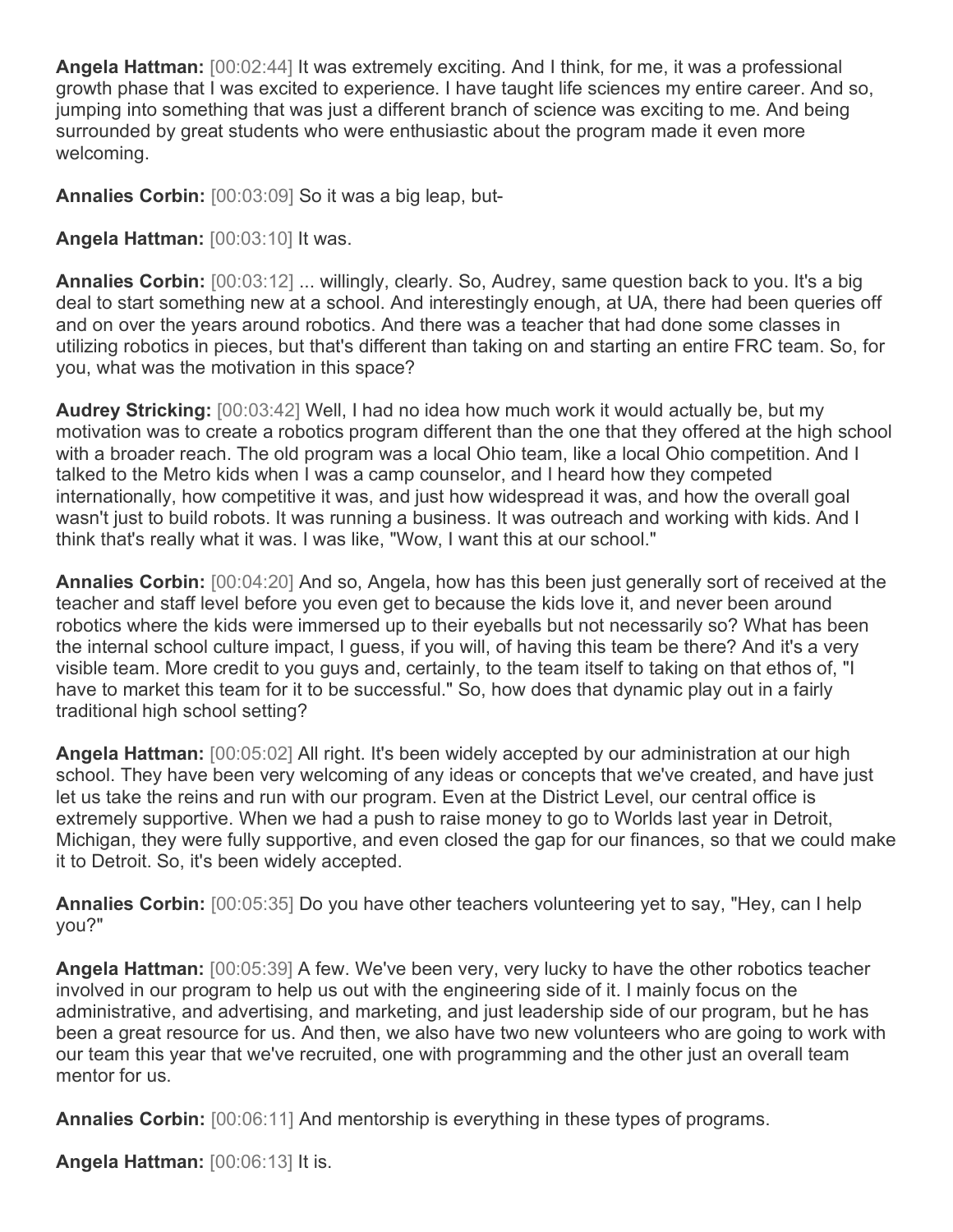**Annalies Corbin:** [00:06:14] So, Audrey, as you think about launching this team and having been around students that had been participating for a number of years and established teams, did you have a sense, not just of how much work it was going to be, but really sort of where the biggest obstacles were going to be? So, if you step back and think about it, "If I had known X," as you were going down that path, what were some of the things that were big surprises to you?

**Audrey Stricking:** [00:06:46] Oh, there were a lot of surprises starting the team. I think, the biggest surprise was taking on the leadership position. I just didn't have a lot of experience and taking it on was a lot more work than I thought. And like the culture of being a new sophomore who still didn't really know anything about robotics and figuring out that the older kids who had years of experience with other robotics wouldn't be as accepting to that. And I think that was a big obstacle.

**Audrey Stricking:** [00:07:15] As well as the fundraising aspect at first. I got to say that was a very big surprise, but I feel like our team worked together really well, and just having to work together really well to be able to fund raise for the team. I just was not very clear on the financial implications of the program.

**Annalies Corbin:** [00:07:33] So, share that with our listeners. A lot of the folks that will be listening to this might be contemplating running down this road. There's a ton of global push around robotics, and manufacturing, encoding components. Robotics is a great way to wrap a lot of these concepts together into something very applied and tangible, but the folks are thinking about doing this. Angela, what's the push there as it relates to having folks leap all in or not?

**Angela Hattman:** [00:08:09] I think the difficulty with our situation was we were laying the foundation in Upper Arlington for this. This was something new that our school district -- They had tried to venture into it before, but we were really pushing to make it happen this time. And so, we were laying the groundwork and the foundation with our school district, but the neat thing is this program is worldwide. And so, that foundation is already set.

**Angela Hattman:** [00:08:35] And so, the businesses, the organizations that are already out there to support your team if you are looking to venture down this this path, they're already out there, and they're in place. And they're our local businesses. There are national businesses that want to support the teams that are just starting. There are grants out there that are specifically for rookie teams to help you get off your feet, and to make sure that you have a program for the first few years.

**Annalies Corbin:** [00:09:06] The BearBots was one of the recipients of STEM Equity Grant with CORI and PAST, correct. Yeah. And so, that gave you some of the startup components that you needed. But, hopefully, the real contribution in there is the access to the support network and the established teams through CORI and whatnot. So, what would your response, Audrey, be to a teacher or a student and community saying, "Do I really want to do this?"

**Audrey Stricking:** [00:09:38] It's 100% yes. You have to do it. I think it's the best experience I will have in high school because it's learning how to take responsibility. I think, everyone on the team learns how to be responsible, how to actually work together rather than class projects in a group. It's learning how to think fast, to think on your feet, and how to function in the professional world. I think that was the best lesson I learned from this.

**Annalies Corbin:** [00:10:06] That's amazing and remarkable. And there's been great growth. So, last year you were rookie team. And how many participants? How many students?

**Audrey Stricking:** [00:10:13] 21.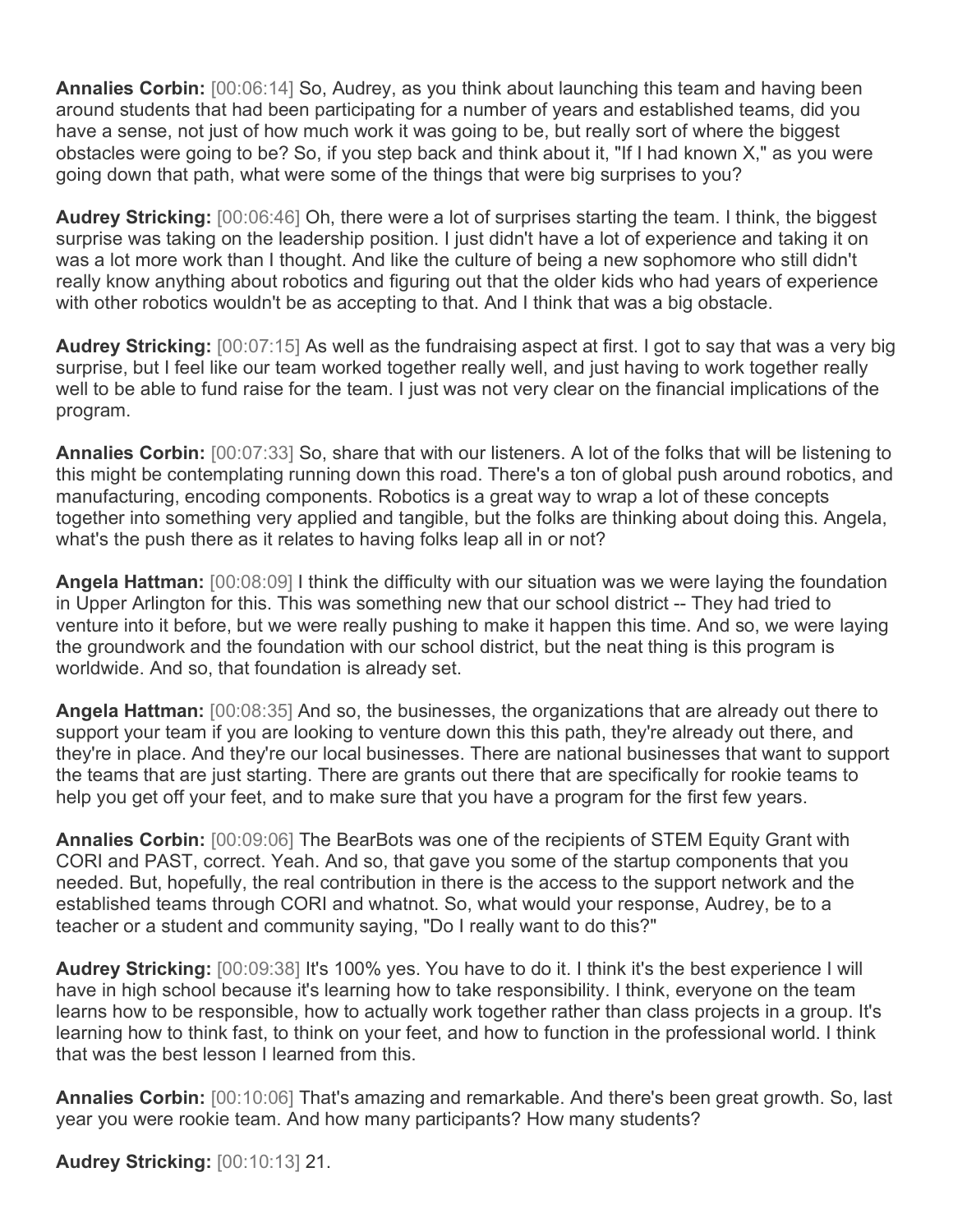**Angela Hattman:** [00:10:14] 21.

**Annalies Corbin:** [00:10:14] So, this year, a few weeks ago, actually, I stumbled into your opening conversation with your team, and I was blown away. Out of full transparency to our listeners, the BearBots' field and practice at the Innovation Lab is one of the teams onsite. So, we get to see you guys frequently. But I was shocked by how many students were there.

**Audrey Stricking:** [00:10:45] There were about 67 students who signed up to be on the team this year.

**Annalies Corbin:** [00:10:49] So, three times. That's awesome. Ladies, congratulations.

**Audrey Stricking:** [00:10:54] Thank you.

**Annalies Corbin:** [00:10:56] How are you going to manage that, Audrey?

**Audrey Stricking:** [00:10:57] We'll figure it out. There's a lot of different leadership styles that we're using this year. We have different leaders of each subgroups. And subgroups are programming, and the actual parts of the robot are all split up into subgroups. So, we have leaders for each of those. And then, a committee system to make decisions that affect the whole team. And I think that will be really helpful this year. And that's going to be a lot of delegating tasks, and it's going to be a lot of instruction, but with letting them figure out more emphasis on how they learn. That's what I'm excited for this year. With so many people, there's a lot more room for them to learn than just to rush through and build a robot.

**Annalies Corbin:** [00:11:36] It's not about the robot after all, right?

**Audrey Stricking:** [00:11:39] Yeah.

**Annalies Corbin:** [00:11:39] Yeah. Absolutely, absolutely. So, Angela, how does this experience or being part of this team, how does that translate into what you do day-to-day in your own classrooms? Are you seeing the connections in a different sort of way?

**Angela Hattman:** [00:11:56] Absolutely. There are a few situations where I feel like this work is more important almost than what I'm doing in the classroom just because of the opportunities, and the tools, and the resources, and the networking that you're exposed to just within working at the PAST Foundation with CORI. In the classroom, I almost feel like there are four walls surrounding you, and you feel boxed in because you just have to start venturing now, and making those connections, and almost simulating the situations that students have at the PAST Foundation within your classroom. And it's something that's very difficult to recreate in the classroom, but you do have to take parts and pieces of the experiences that they get with FIRST Robotics and implement those in the classroom.

**Annalies Corbin:** [00:12:47] And so, what does that look like for you? So, your life science teachers. So, can you give us a couple of small examples of how you -- Maybe you changed something that you did, or the way that you think about it, or the presentation back to the students. What does that look and feel like? Because this is a transitional moment. And you and I haven't had that conversation, but in PAST work across the country over almost 20 years now, we've seen people in this exact moment that you are now in as a teacher and as a leader. So-

**Angela Hattman:** [00:13:20] There's lots of exploratory learning, not necessarily giving them the procedures to go all the way through the labs that I have implemented in my classroom. There's a lot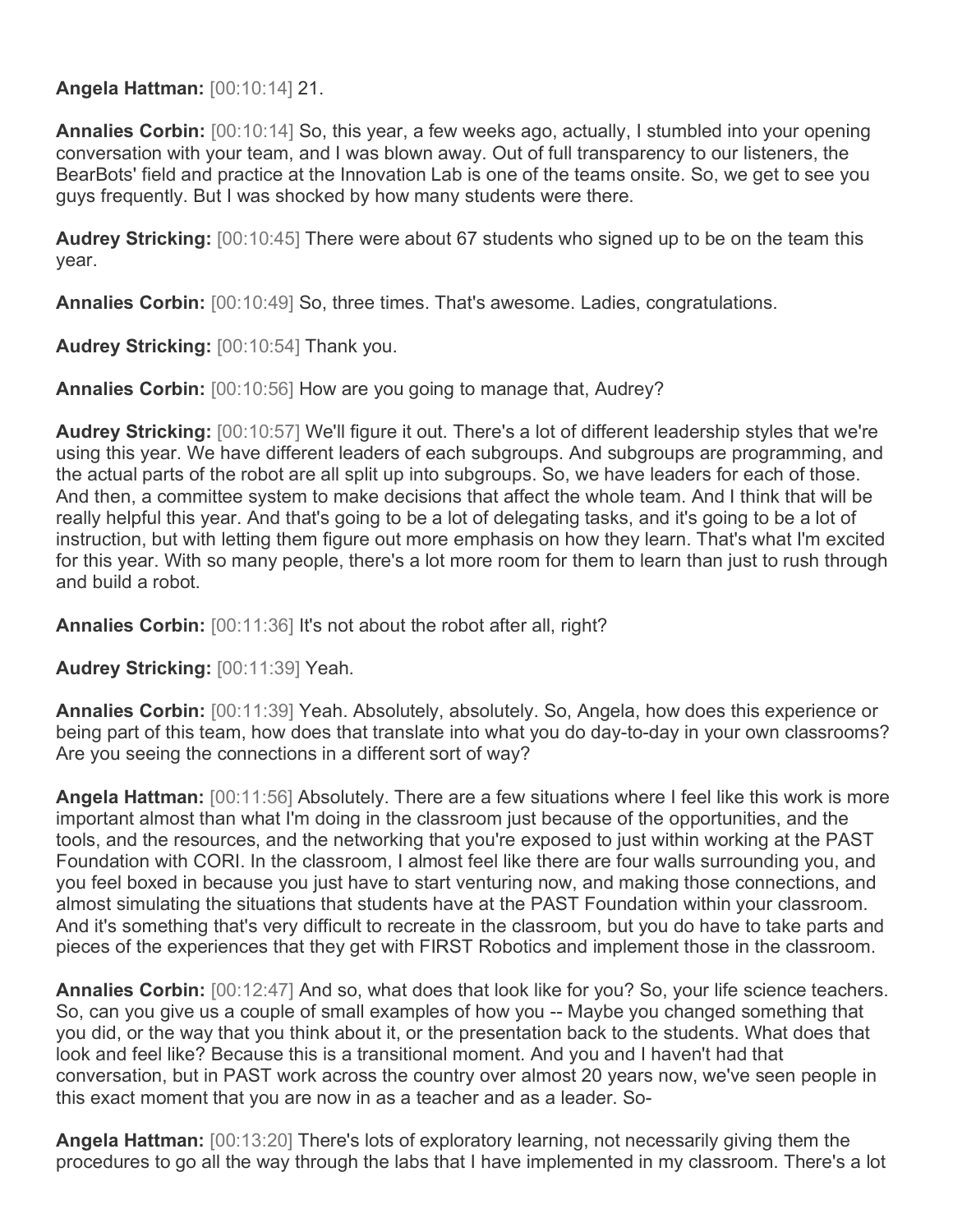of trial and error. It's neat to see the students struggle and grapple with the content. And I think that's the thing that I've pulled into my classroom-

## **Annalies Corbin:** [00:13:40] Perfect.

**Angela Hattman:** [00:13:41] ... is to create more of that exploratory learning situations where they really feel like they're getting it, and the content is applicable to the activities that you create in your classroom. And so, just with labs and experiences like that.

**Annalies Corbin:** [00:13:56] That's wonderful. And I get it. That echoes the sort of thing that we hear, that other piece of that experience influences so much about the way you then do your own practice. And so, that's a lovely side benefit. No doubt. So, Audrey, I ask the same question to you because in the same way that we, historically have watched teachers make these shifts from these experiences, we've also noticed that not only does it impact individual students, but the way you think about learning and the way you think about the teaching and learning as it relates to your journey right now in high school and translates post-secondary. So, what of this experience -- how does that play out for you when you go to traditional classes or when you go to really not traditional classes. How does this play into your day-to-day thinking about your high school experience?

**Audrey Stricking:** [00:14:54] I think, it really translates to the way I work with other people, and the openness, and the communication skills that I have gained through FIRST because there is a lot of communication that has to happen during those six weeks in order to be successful. I think, it really comes over in the classrooms when I'm working on a group project or when I'm working with a teacher. I'm learning the communication skills. I'm learning. And even career paths, I'm learning more career paths through FIRST and exploring what I want to do.

**Annalies Corbin:** [00:15:23] And so, how do you sort of think about that? I mean, does it translate? And maybe the answer is that it doesn't, but I'm really curious. I'm the language arts teacher in a traditional high school setting teaching, English 11. And so, I've got all of these students that participate in this crazy thing I may or may not be overly invested in, this robotics club sitting in my class. And how does what happens to you when you're in that fully-immersed applied environment where you are the problem solver translate into interpreting or understanding Shakespeare or whatever it is that you have to? How does that experience cross over or does it as a student?

**Audrey Stricking:** [00:16:07] I think it's hard to go from a very proactive learning environment like FIRST to a very rigid learning environment like a classroom. And I think that's a hard transition to make, and the way you think, and the way you go about problem solving, but I think the problemsolving skills are there, and they've helped me go through classes a lot easier because I have those. But I would say the transition over to very exciting learning environment to more of a traditional classroom is a big transition because I'm thinking about, "Oh, what can I do with FIRST Robotics when I'm sitting in language arts?"

**Annalies Corbin:** [00:16:47] Well, but hopefully, right? It starts to become this groundswell movement. And we see lots of communities do that. It's a journey to transition from a very traditional environment to a more implied environment, but we do see that there's that doubt, there's that groundswell from the participant side that is meaningful.

**Angela Hattman:** [00:17:08] We're in a really unique spot too in our district.

**Annalies Corbin:** [00:17:11] Exactly.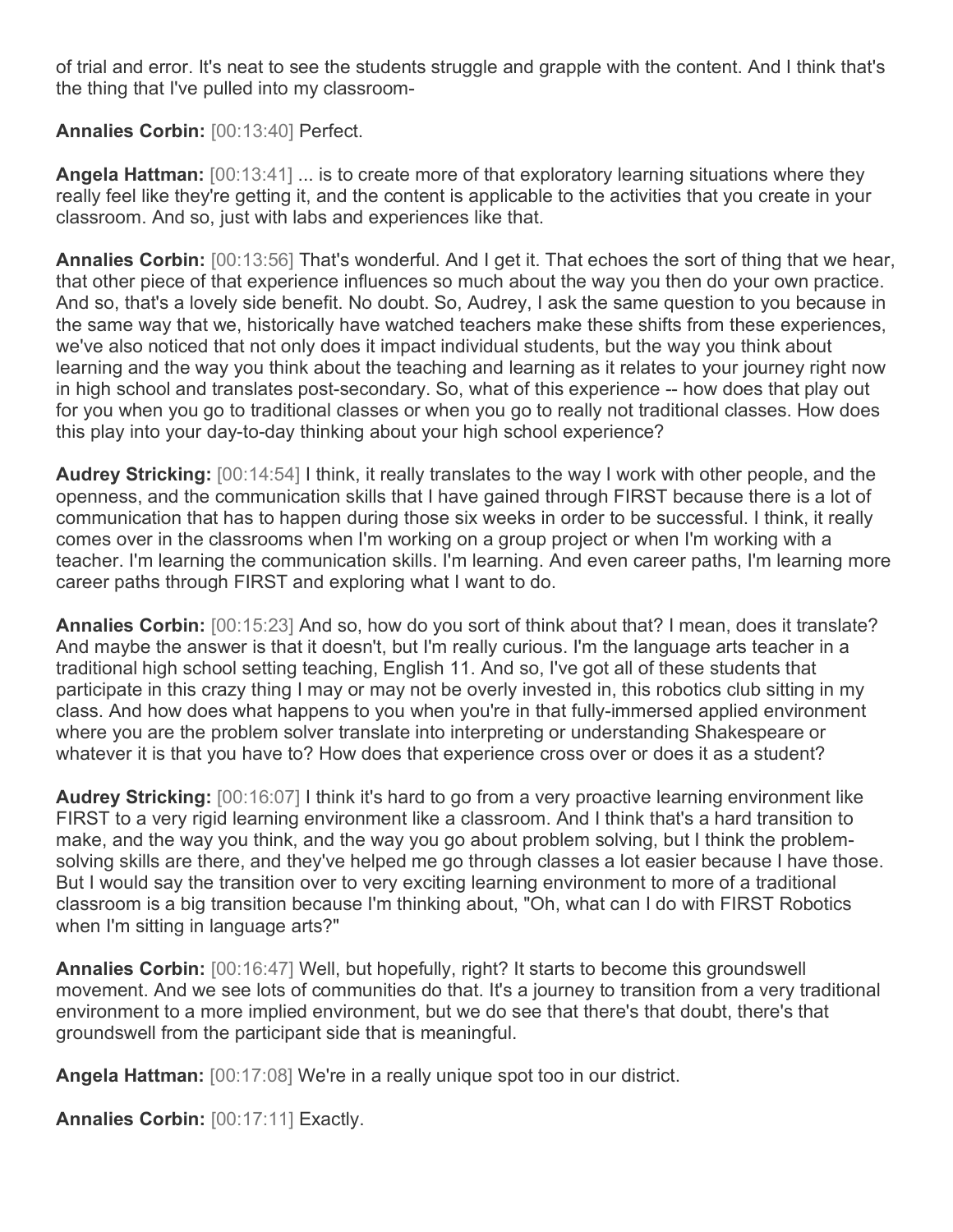**Angela Hattman:** [00:17:12] They've incorporated a robotics class. And so, they've seen the value of our program and the learning that's taking place. And they've embraced it, and even created a class for our students to continuously foster that environment.

**Annalies Corbin:** [00:17:25] That's awesome.

**Angela Hattman:** [00:17:25] I know.

**Annalies Corbin:** [00:17:26] That's a huge win.

**Angela Hattman:** [00:17:28] Yeah. Even in our -- We're building a new building, and that will be finished in 3.5 years to four years, and they're asking us what resources and materials does FIRST Robotics need in the robotics class. What materials they would need in that building? So, extreme amount of support. And it's just we're in a really great spot right now to grow our program and to create these great learning situations.

**Annalies Corbin:** [00:17:56] So, you're currently sitting right in the midst of a culture shift happening in your school and in your community. And it's pretty awing. And that you get to not just be there but to recognize that it's happening. But 3.5 years, that new fancy buildings, you're going to be long gone, Audrey, off into the world. But you have the opportunity as you move through on one of the things that we consistently heard in these collective conversations on Learning Unboxed is about mentorship. And you both mentioned that earlier today as well that one of the keys to the success both of the program and of the individual students is tied to this notion of mentorship.

**Annalies Corbin:** [00:18:40] I want to talk about that a little bit because if you're on the other side of this equation, what we often hear from mentors, especially mentors coming out of business and industry, and these programs are constantly looking into our industry partners to try to pull folks in to be mentors, they struggle with that. We've got an adult population that may or may not be very good at that sort of teaching interface. It's not as easy as everybody seems to think, or as soon as you get in with the rest of the students, you realize how difficult sometimes that can be. So, let's talk about the mentorship piece a little bit. So, as a student, Audrey, what do you need more than anything else from the folks that are coming in to mentor you?

**Audrey Stricking:** [00:19:28] I think that's a broad question.

**Annalies Corbin:**  $[00:19:33]$  It is, that's true. So, for the folks who are coming in for robotics, when you ask a mentor particularly - You said you have two new ones coming in, one in programming and one in general. And so, in programming, what was it that you need from those folks outside of their contextual expertise? They've got to bring something else to the equation or it doesn't work.

**Audrey Stricking:** [00:19:51] I think listening to what the students have to say is very important. I think some mentors come in with the mindset that they are already in the professional world, and they know what they're doing. But there's a thousand ways to solve one problem. And I think giving the students the room to figure it out for themselves and really only helping them but guide through it, not giving them a path for themselves. I think that's the super important part of mentorship that, I think, some adults kind of don't recognize.

**Annalies Corbin:** [00:20:21] Yeah, that you actually have a lot of ideas.

**Audrey Stricking:** [00:20:25] Yeah.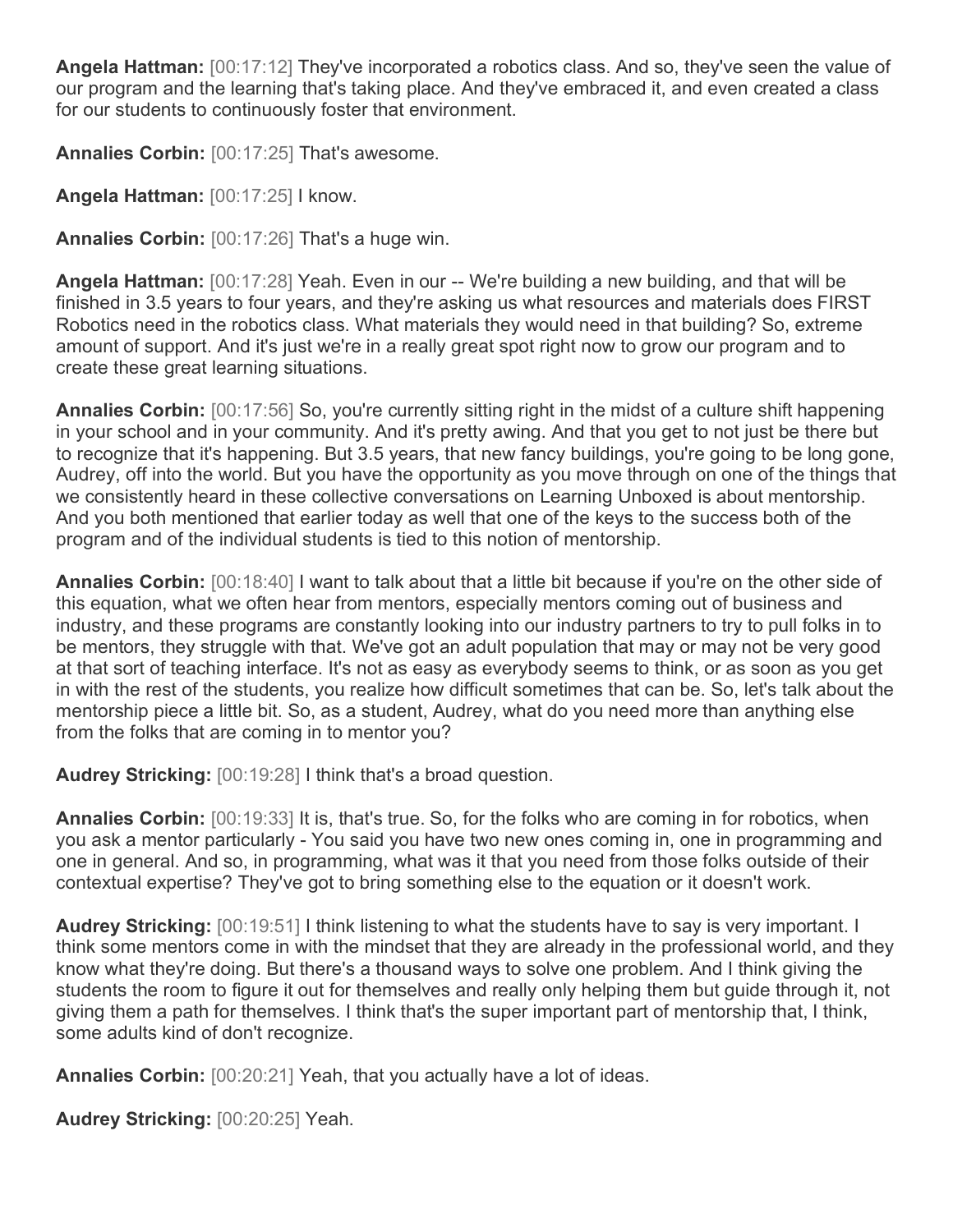**Annalies Corbin:** [00:20:25] Well, what about for you, Angela, what is that conversation with these folks as they're coming in? And you know your kids, right? At the end of the day, these are your kids very personally and selfishly. But that's a big deal. You bring other adults into this equation and you ask these folks on the outside, "Teach with me."

**Angela Hattman:** [00:20:47] Right. I was reading an article the other day, and it was talking about for high school students, how mentorship, and interning, and opportunities to shadow are some of the best ways for high school-aged students to learn. And I really strongly believe in that. And so, these connections that we have, the mentorship that we have with the great people, mentors at the PAST Foundation, or even OSU, or even people that we have pulled in from the talent our community, I think one of the conversations that I have with them at the beginning is just to bring their expertise to the table but, also, allow the kids to experiment, and to try to find solutions for problems that are based on our goals as a team, and to kind of just merge themselves within our program, and be open.

**Angela Hattman:** [00:21:40] It's almost the Wild West for six weeks when we go through this program. And so, it's just wonderful if you kind of relinquish some of that control, and you're in, and let go that you know it, that you have your expertise, and just kind of see where you can guide and lead these children, these students in just amazing directions because they have so many amazing questions-

## **Audrey Stricking:** [00:22:03] They do.

**Angela Hattman:** [00:22:05] ... and great ideas. And so, just seeing them kind of put that into play and maybe try and fail on a few things. And then, you come in, and give them a little direction, I think, is some of the most beautiful work I've ever seen. And so, I am just excited. We've got really great people coming in to help our team this year. And I think they're all on step with that kind of mentality. So, it's just a really great learning experience Yeah, I'm just impressed with this entire program.

**Annalies Corbin:** [00:22:34] Yeah, and it will grow it's amazingness, right?

**Audrey Stricking:** [00:22:38] Yes.

**Annalies Corbin:** [00:22:39] Because, again, having been part of observing and interacting with FIRST, for me, it's been about probably about 15 years now of sort of watching through this program. And one of the other things that I have found that's quite remarkable that will be fun to watch with your team is that, not only do you get these mentors to come in, but, suddenly, it becomes a different sort of role for those mentors, companies, directly or indirectly, to play in school because we have tons of global conversations about the role of business and industry in education. And we should be having those conversations. But one of the things that we find is active participants and mentors through these types of applied learning programs often translate into excitement to be part of that system back at that home company. So, that will be an intriguing thing to watch as you guys go through. Yeah.

**Angela Hattman:** [00:23:40] One of our mentors who's joined our team this year is excited that his son is in our school district. He's in the elementary age right now. And so, he's excited to see this program grow for the future of his own child.

## **Annalies Corbin:** [00:23:52] Yeah.

**Angela Hattman:** [00:23:52] And so, there's a lot of resources in our community, and they want to see our program be successful.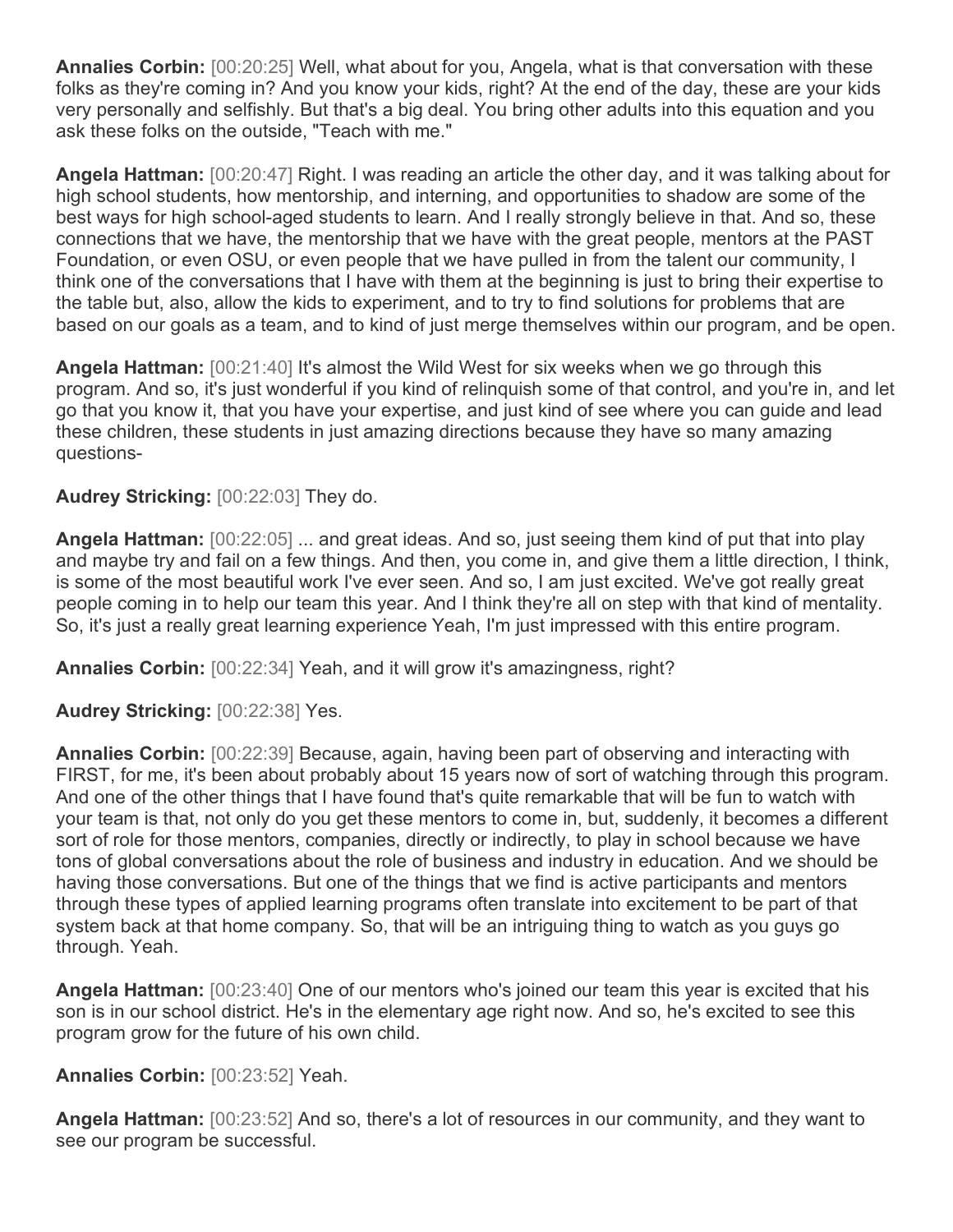**Annalies Corbin:** [00:23:58] Oh. I totally understand that 100%. A lot of my work over the years has been selfishly about my child's going to be in this thing. So, my son, a freshman this year, and finally getting to join an FRC team. So, I totally understand that. So, very, very selfishly.

**Annalies Corbin:** [00:24:19] So, let's talk about one of the other components of these types of programs that we haven't talked about yet, and that's the parents. And parents in sports or activities are often a point of intriguing conversation. So, what has your experience been? I mean, it's new for you, but I will say, also, coming from that same community of Upper Arlington, the upper Arlington parents can be a force. So, how do -- And, again, sort of from the lens of other communities thinking about doing this, how do you set expectations, and so that you can manage the influence of a strong parent base as it relates to programs? So, either one of you. Who wants to take that one on?

**Angela Hattman:** [00:25:08] I have two schools of thought on this. I mean, coming from my background in sports, a lot of parents are extremely exposed to the sports mentality, and rules, and regulations to games. But when it comes to FIRST Robotics, there is a lot of unknown out there with parents. And so, I think a lot of what you see is just enthusiasm and great positive reactions to what we're trying to do. And it's very new to them.

**Angela Hattman:** [00:25:37] But when I think, as a leadership role, as the role I have and being the lead coach or mentor for this team., managing parents, you have to learn how to create that positive environment and make sure that parents, even if it is a criticism, that it's constructive, and integrating that change, and letting them know that you really hear their voice. And so, whether it's from the student side of it or the parents' side of it, it's just giving them a voice to feel like you're really trying to correct the program, and and fix, and lead in a great direction.

**Angela Hattman:** [00:26:16] And so, we really haven't had many negative experiences with this. I think it's just because it's unknown to a lot of parents. And the parents that do know about the program want to jump in and help us. And even other expertise, like they may not know what their child is doing in robotics, but they have community and network connections, and they want to find resources to support our team, whether it is fiscally or finding lunches for us. So, the support's been really great. It's definitely a different world than coaching athletics. And that's kind of the big difference that I've seen is just the difference in knowledge and exposure to what their kid is actually involved in.

**Annalies Corbin:** [00:27:03] Yeah, yeah. Audrey, same experience?

**Audrey Stricking:** [00:27:05] Yeah.

**Annalies Corbin:** [00:27:06] So, do you think though that as -- I mean, again, I've watched it for years. But, now, I'm wearing a different hat. I'm wearing a parent hat, not just a sponsor because I've been a sponsor, I've been an advocate, I've been a mentor. I mean, I've gone through so many different roles in that program, but it's very, very different, I have to admit putting the parent hat on. And I, suddenly, find myself sitting in the parent meeting for my son's team and realizing I have a whole different set of questions. It's still an enigma for me even after all these years because, to your point, the rules and the understanding of the game are fairly complex in part because of the way the program is structured because it changes somewhat year after year.

**Annalies Corbin:** [00:27:52] So, with that in mind, your season is about to launch. And when we say launch, we really mean launch. It launches globally at the same time around the world. So, Saturday. So, two days out from now, you guys have your season launch, and off you run, and you've got six frantic weeks. Six frantic weeks. So, how do you think about structuring the six frantic weeks to meet your team goal at the end of that six-week moment before you even go to your first competition? So, Audrey, what was your thinking around prepping for that.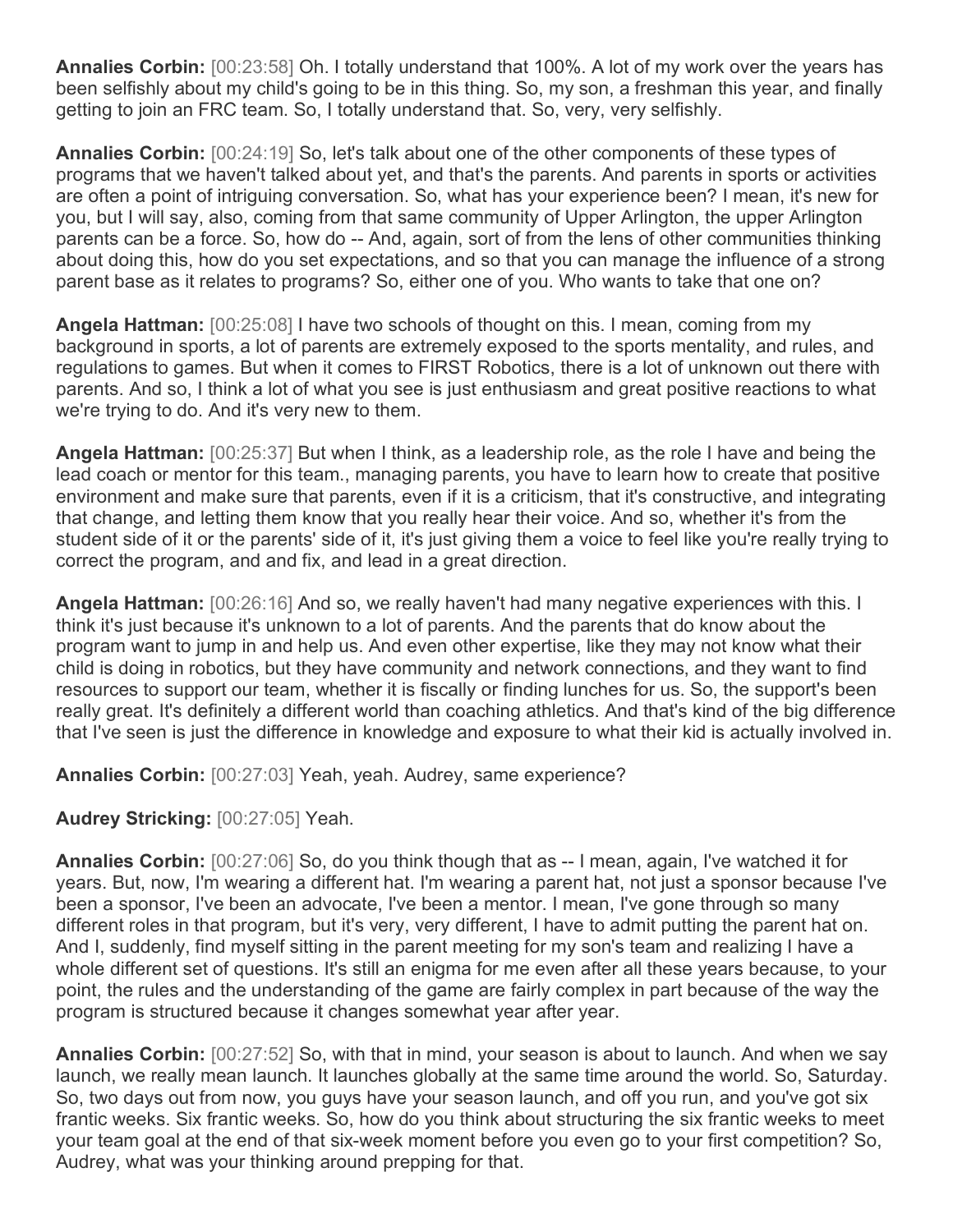**Audrey Stricking:** [00:28:32] Design, 100%. It was design and thinking through our ideas before we implement them. I think, our committee of like decision makers made a very good -- had a very good discussion about what we wanted out of the six weeks. And it was design, it was testing, and it was reserving time for the building, and getting ahead of everything by really thinking through every step of the way.

**Annalies Corbin:** [00:29:00] Right. And each year, the game part of FIRST is different. And you don't really know what it's going to be until they released it, launched it to everybody. So, it sounds like you're early prep pieces is accounting for a lot of what could be viewed as consistencies in preparation. So, how do you transition now that you went from a small team to this really large team in thinking about that sort of success component? And where's that interface? So, do you guys sit down and think about that together? What does that look like?

**Angela Hattman:** [00:29:38] We do. We have our committee team, our leaders from each of those five groups. And we, actually, sat down a few weeks ago and created a schedule for the first week. And my biggest push was when we divide into groups, what do you want those groups to look like? What's going the best situation for us to maximize productivity? And so, I think, we all kind of learned that there is this underlying pressure to make sure that we're really thinking about how we want to break down our groups, what we want to accomplish on a daily basis.

**Angela Hattman:** [00:30:14] And so, last year, we kind of just jumped into it. We didn't really know what we were getting into. But now that we've had that experience from last year, we're going to keep working on thinking through those steps that we want to take to make sure that we're not just throwing 10 people in a group. What people would be best in those groups? And to really think about what we want out of our team meetings and making sure that they're goal-oriented and specific. And so, we've just tried to organize a lot better this year. A lot of Google Docs to try to streamline ideas and make sure everybody feels like they are contributing.

**Annalies Corbin:** [00:30:57] But you're ready?

**Angela Hattman:** [00:30:57] Yeah, we're on.

**Audrey Stricking:** [00:30:59] We are ready.

**Angela Hattman:** [00:30:59] For the first week, at least.

**Audrey Stricking:** [00:31:04] For the first week.

**Annalies Corbin:** [00:31:04] Yeah. So, any big fears?

**Audrey Stricking:** [00:31:06] No. I'm actually very confident in the capabilities of our team this year. I think, we have a lot more people, but we have really strong leaders for every subgroup. And the only thing I'm worried about is someone feeling like they don't have a voice, but I feel like we have a very strong system set in place for that. I just really want to make sure everyone is learning as much as they can this year and getting exposed to. I think, it's going to be a little chaotic with that many people, but I don't have a lot of big fears because I'm very confident in everyone being able to step in and take responsibility.

**Annalies Corbin:** [00:31:42] Well, I have to say that it will be chaotic, but I'm kind of looking forward to the chaos. I actually have to admit, I love build season at the Innovation Lab because it's insane. I mean, it really is. I mean, there are three in-house teams on an ongoing and regular basis. And then,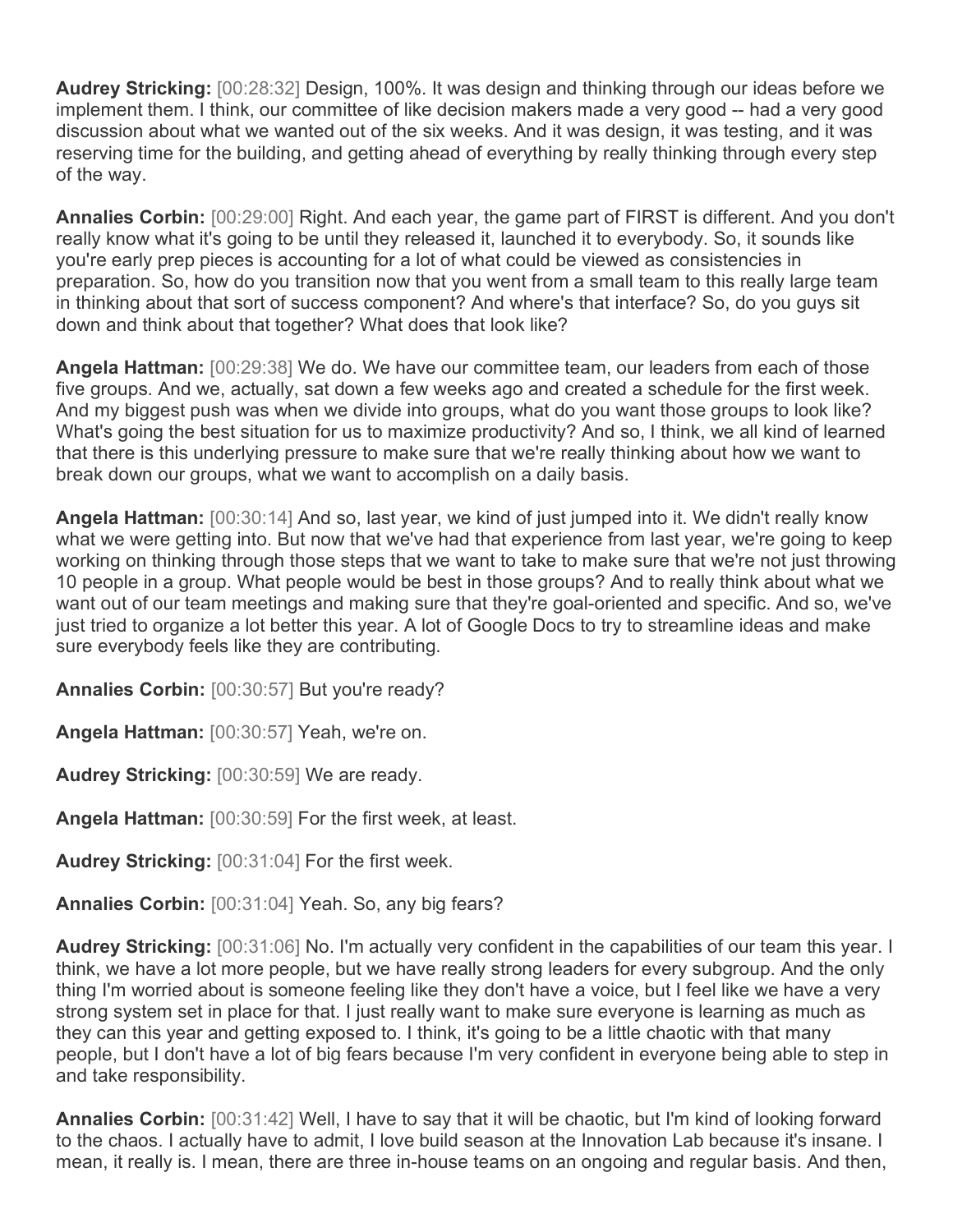other teams that kind of come and go as you well know. There are a lot of you milling around, running around, solving problems, having these gang conversations, and shifting onto something else. And it's joyful. It's even joyful when I have to call a teacher onsite and say, "It's 1:00 a.m. You need to go home." I didn't call you with that message, but the security camera is paying me, and I'm like, "Okay, you got to kick kids out of this building now." So, that's an awesome thing, and it's coming, and I'm very, very excited for it.

**Annalies Corbin:** [00:32:37] So, as we say we sort of wrap up and hope that more communities say, "Hey, I want to do that thing. I want to do what Audrey and Angela have sort of put in place, and be willing to take that risk in my time, and my expertise, and my experience," but people also want to know if there was one thing that you could have done differently up to this point, what might that thing be, so that we can try and avoid that?

**Audrey Stricking:** [00:33:09] I would say create a business team first. I think me and Ms. Hattman were the business team until a little bit like halfway through build season, and we didn't really realize how much of an actual business your first robotics team is. And that was a very shocking component that me and Ms. Hattman had to face by ourselves. And I think creating that foundation and making sure you know, "This is a company. This is how it should be run."

**Annalies Corbin:** [00:33:38] And it's a startup, right?

**Audrey Stricking:** [00:33:39] Yeah.

**Annalies Corbin:** [00:33:39] And it's a serial startup. And that's one of the things that we haven't talked about even when we talk to robotics in previous episodes of Learning Unboxed is because the game changes slightly every year, it's a new startup every year to some extent. That's something to keep in mind. That's awesome.

**Annalies Corbin:** [00:33:58] Yeah.

**Annalies Corbin:** [00:33:59] Yeah.

**Angela Hattman:** [00:33:59] My suggestion would be to reach out to other mentors and coaches of teams, and sit down, and have a dinner with somebody. Well, I didn't really get that exposure until we went to the Buckeye Regional where I sat down with five or six coaches and really learned how to grow their team, and how to recruit, and how to fundraise. And so, there is a wealth of knowledge out there, and there are people that have strengths with fundraising. And so, find those people and have conversations with them.

**Angela Hattman:** [00:34:32] One of the things that I learned through this experience my first year was I was timid at the beginning because, again, STEM and reaching out into robotics was a field that was unknown to me. And I feel so strongly about fostering this opportunity for our students. And it's a humbling experience knowing that you do not know as much as the students do going into this but being able to offer them your enthusiasm and your time even if you don't know what you're really getting into is one of the most powerful educational moments that I've had.

**Angela Hattman:** [00:35:10] This year definitely has changed a lot of my feelings about education and has just given -- It rejuvenated my teaching experiences and has just brought life back into my career. And so, if you're thinking that you don't know about robotics, jump in anyways. Jump in. It's an experience that you will never regret. And it's been awesome.